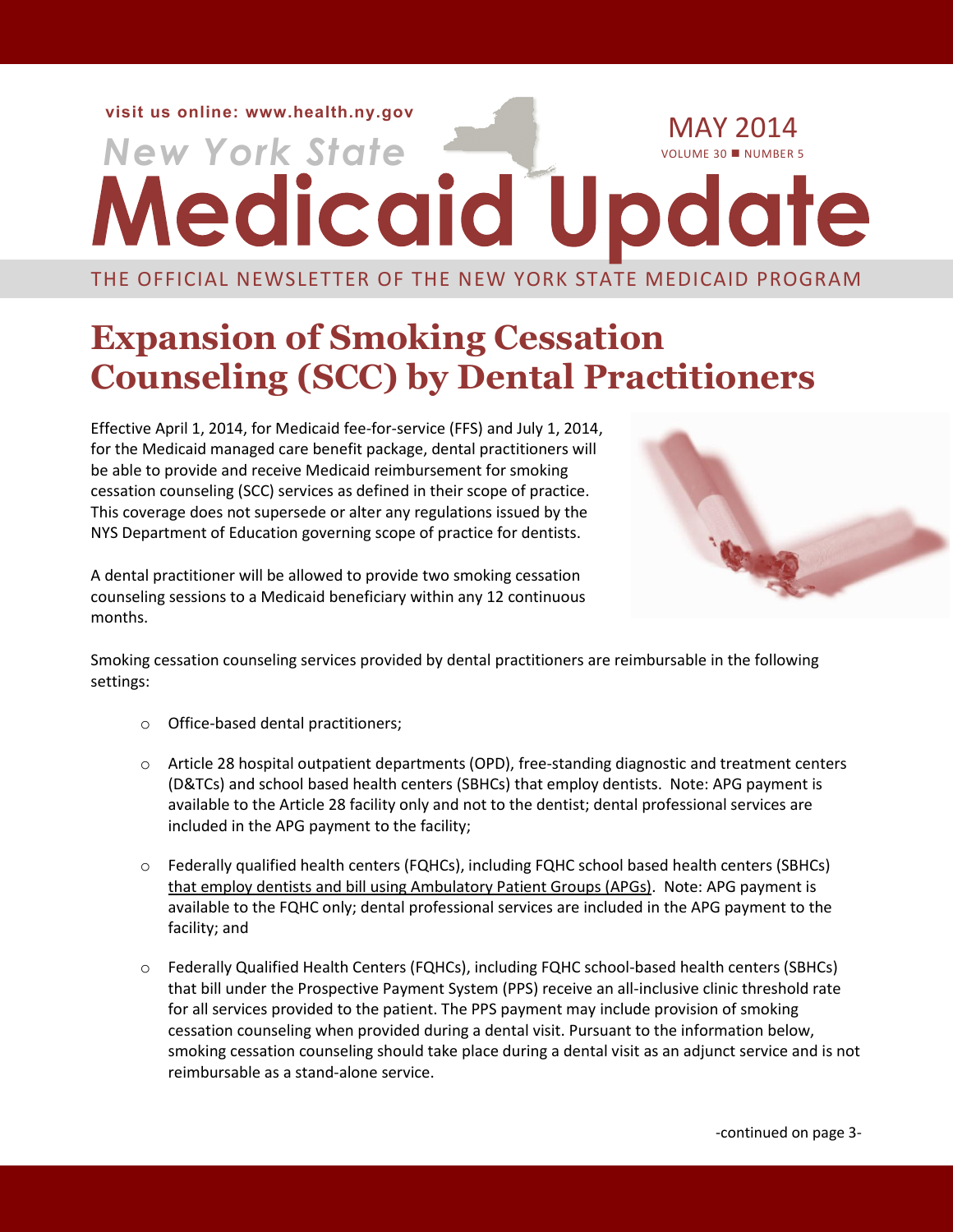

**Andrew M. Cuomo** GOVERNOR State of New York

**Howard A. Zucker, M.D., J.D.** ACTING COMMISSIONER OF HEALTH New York State DOH

**Jason A. Helgerson** MEDICAID DIRECTOR Office of Health Insurance Programs

The Medicaid Update is a monthly publication of the New York State Department of Health.

## MAY 2014 NEW YORK STATE MEDICAID UPDATE

#### **POLICY AND BILLING GUIDANCE**

#### **PHARMAC Y UPDATE**

IN THIS ISSUE …

#### **ALL PROVIDERS**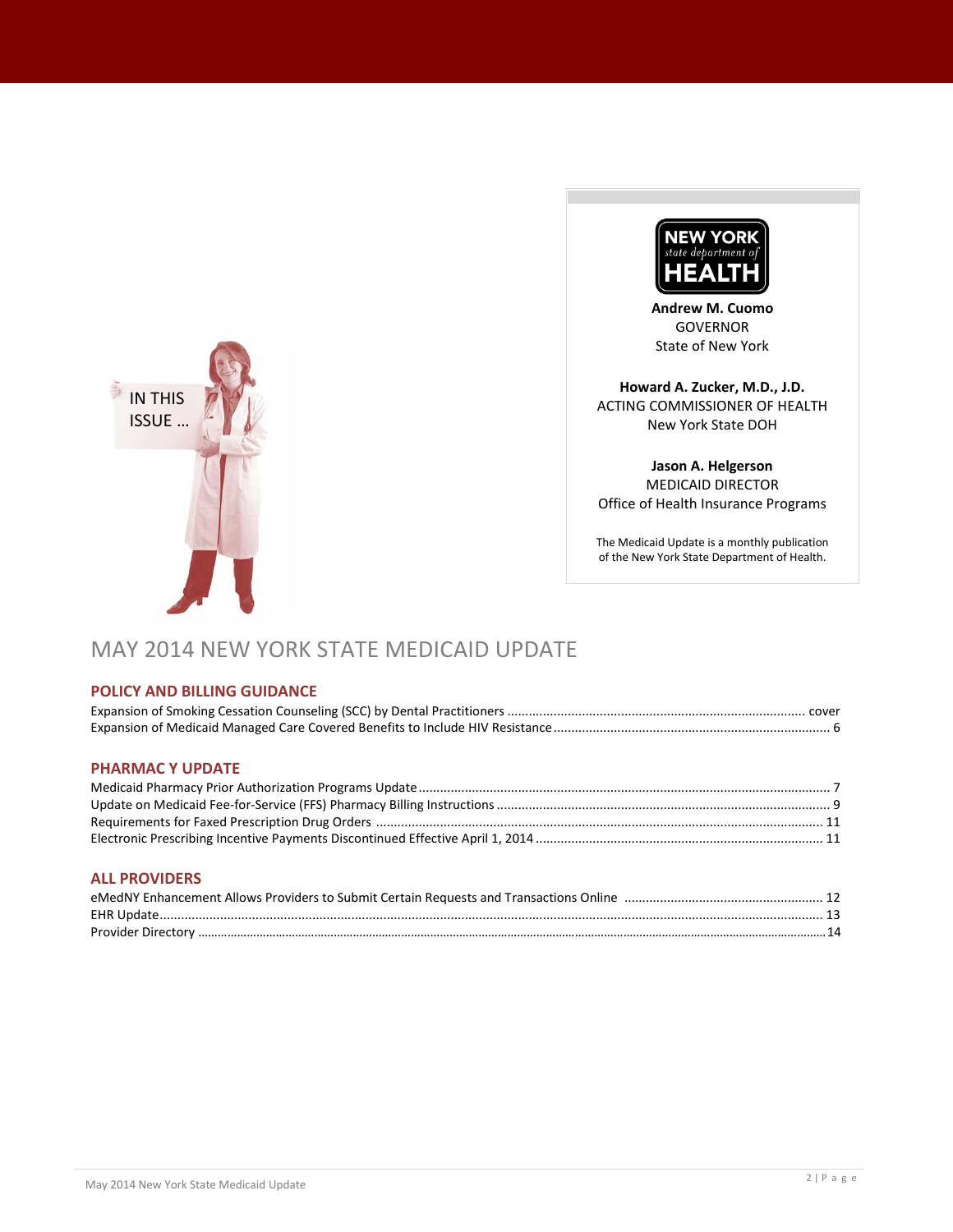Reimbursement for smoking cessation counseling (SCC) must meet the following criteria:

- $\circ$  SCC must be provided face-to-face by either a dentist or by a dental hygienist that is supervised by the dentist.
- $\circ$  SCC must be billed by either an office-based dental practitioner or by an Article 28 clinic that employs a dentist.
- $\circ$  Dental practitioners can only provide individual SCC services, which must be greater than three minutes in duration, NO group sessions are allowed.
- o Dental claims for SCC must include the CDT procedure code D1320 (tobacco counseling for the control and prevention of oral disease).
- o Article 28 clinics that bill with APGs must include the ICD-9 CM Diagnosis code 305.1 (tobacco use disorder).
- $\circ$  In a dental office or an Article 28 clinic, SCC should only take place during a dental visit as an adjunct when providing a dental service and NOT billed as a stand-alone service.
- o A dental practitioner will be allowed to provide two smoking cessation counseling sessions to a Medicaid beneficiary within any 12 continuous months.
- o Smoking Cessation Counseling complements existing Medicaid covered benefits for prescription and non-prescription smoking cessation products including nasal sprays, inhalers, Zyban (bupropion), Chantix (varenicline), over-the-counter nicotine patches and gum.
- $\circ$  To receive reimbursement for SCC services the following information must be documented in the patient's dental record:
	- **At least 4 of the 5 A's: smoking status and if yes, willingness to quit;**
	- **If willing to quit, offer medication as needed, target date for quitting, and follow-up date (with documentation in the record that the follow-up occurred);**
	- **If unwilling to quit, the patient's expressed roadblocks;**
	- **Referrals to the New York State Smoker's Quitline and/or community services to address roadblocks and for additional cessation resources and counselling, if needed.**

| <b>CDT Procedure</b><br>Code                                                              | <b>Office-Based Dental</b><br><b>Practitioners</b> | <b>Article 28 Clinics that bill with APGs</b>              |
|-------------------------------------------------------------------------------------------|----------------------------------------------------|------------------------------------------------------------|
| D1320                                                                                     | \$10.00 per visit                                  | OPD-\$20.00 per visit                                      |
| <b>Tobacco counseling</b><br>for the control and                                          |                                                    | <b>D&amp;TC-</b> \$17.00 per visit                         |
| prevention of oral<br>disease. Billable<br>only as an individual<br>session, > 3 minutes. |                                                    | (procedure based weight; approximate<br>statewide average) |

#### -continued on page 4-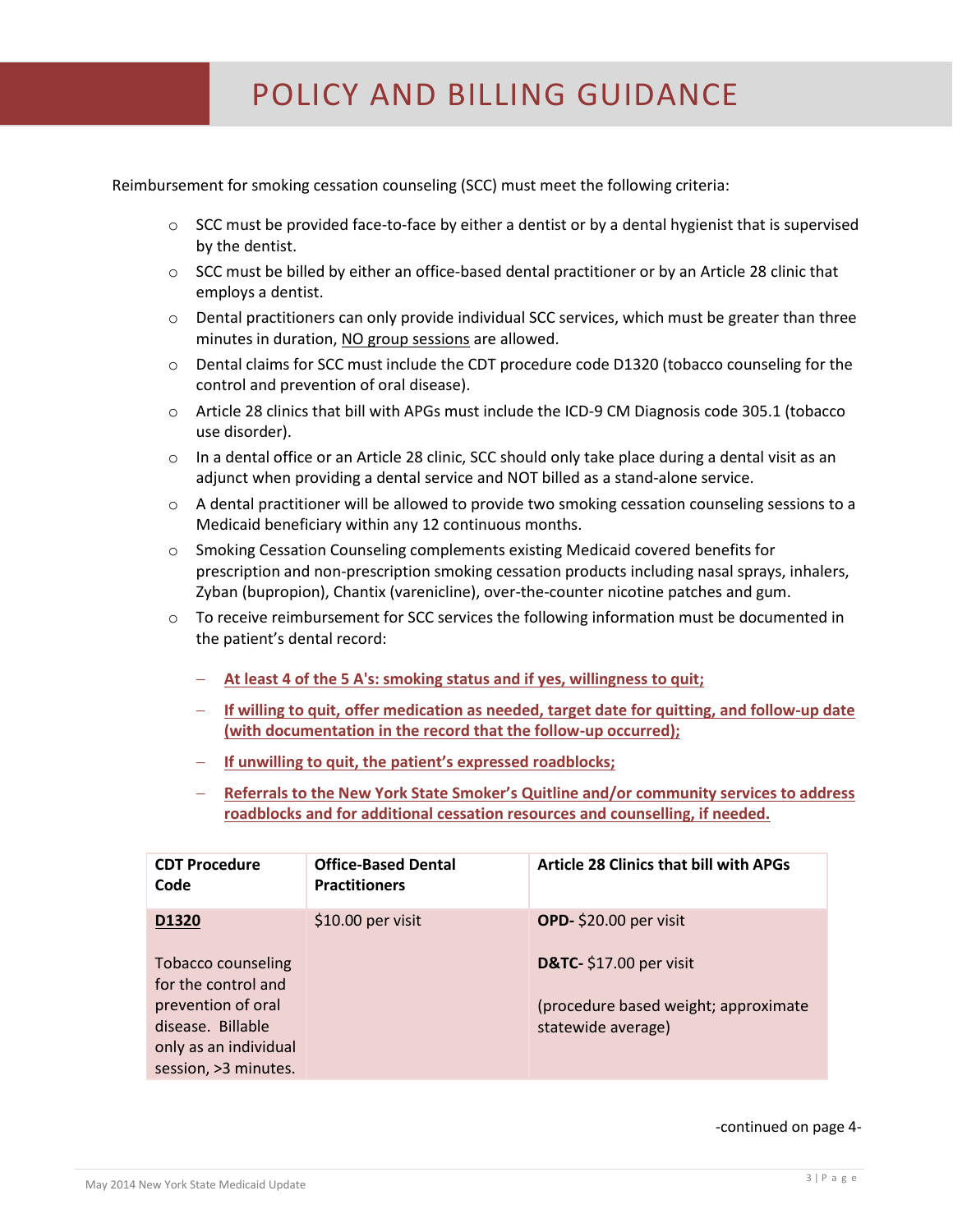Smoking cessation services are included in the prospective payment system (PPS) rate for those FQHCs that do not participate in APG reimbursement.

Dentists should be aware of the following guideline for smoking cessation counseling:

**The Clinical Practice Guideline, "***Treating Tobacco Use and Dependence: 2008 Update"* demonstrated that efficacious treatments for tobacco users exist and should become a part of standard care giving.

This guideline recommends that a practitioner should follow the **"5 A's"** of treating tobacco dependence, which include:

| Ask           | Ask the patient about tobacco use at every visit, and document the response.                                                              |
|---------------|-------------------------------------------------------------------------------------------------------------------------------------------|
| <b>Advise</b> | Advise the patient to quit in a clear and personalized manner.                                                                            |
| <b>Assess</b> | Assess the patient's willingness to make a quit attempt at this time.                                                                     |
| <b>Assist</b> | Assist the patient to set a quit date and make a quit plan; offer medication as<br>needed.                                                |
| Arrange       | Arrange to follow-up with the patient within the first week, either in person or by<br>phone, and take appropriate action to assist them. |

For patients not ready to make a quit attempt, clinicians should use a brief intervention designed to promote the motivation to quit. Content areas that should be addressed can be captured by the **"5 R's"**:

| Relevance         | Encourage the patient to state why quitting is relevant to them, being as specific as<br>possible.                                                              |
|-------------------|-----------------------------------------------------------------------------------------------------------------------------------------------------------------|
| <b>Risks</b>      | Ask the patient to identify potential negative consequences of their tobacco use,<br>including acute, environmental, and long-term risks.                       |
| <b>Rewards</b>    | Ask the patient to identify potential benefits, such as improved health, saving<br>money, setting a good example for children, and better physical performance. |
| <b>Roadblocks</b> | Ask the patient to identify barriers (e.g., fear of withdrawal, weight gain, etc.), and<br>provide treatment and resources to address them.                     |
| <b>Repetition</b> | The motivational intervention should be repeated every time the patient is seen.                                                                                |

Research suggests that the "5 R's" enhance future quit attempts. Additional information is available in Chapter 3 of the guideline, title[d Clinical Interventions for Tobacco Use and Dependence.](http://www.ncbi.nlm.nih.gov/books/n/hsahcpr/A28251/)

Further information regarding evidence based clinical approaches to SCC and pharmacotherapy is available from these sources:

**American Dental Association: "Tobacco Guidelines Get Update"** - Dr. K. Vendrell Rankin, professor, Department of Public Health Sciences at Baylor College of Dentistry, served as one of 70 external reviewers for the guideline and represented the ADA in the process. <http://www.ada.org/news/2110.aspx>

-continued on page 5-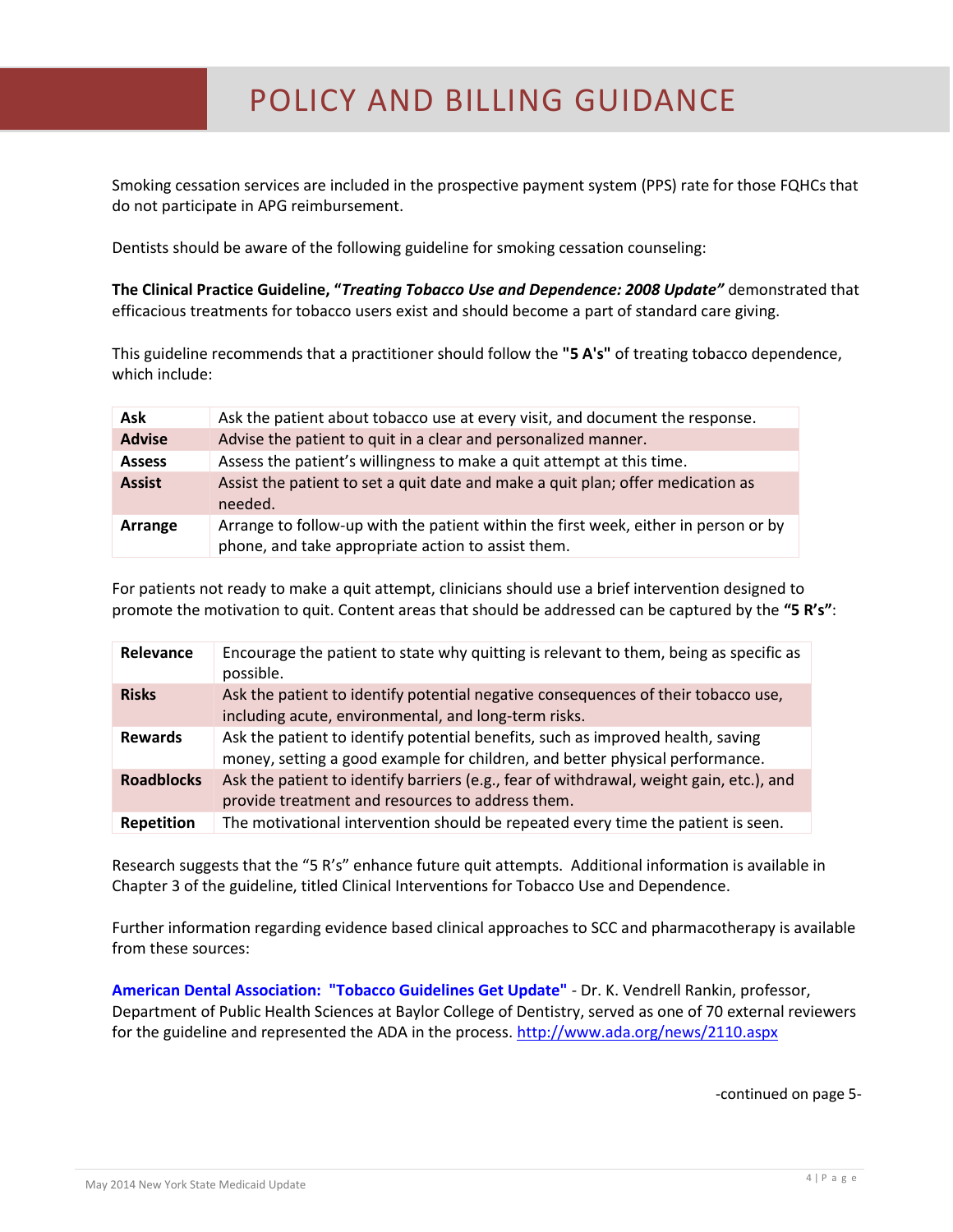**American Dental Association: "Oral Health Topics- Smoking and Tobacco Cessation: Dentist Version** - A compilation of resources to assist dentists in conducting smoking and tobacco cessation counseling[. http://www.ada.org/2615.aspx](http://www.ada.org/2615.aspx)

#### **[AHRQ's Treating Tobacco Use and Dependence Pathfinder: Resources for Clinicians and Consumers](http://www.ahrq.gov/path/tobacco.htm)** -

This site provides the DHHS Public Health Service Clinical Practice Guideline for *Treating Tobacco Use and Dependence: 2008 Update* and includes evidence-based treatment, provider and patient educational materials.<http://www.ahrq.gov/path/tobacco.htm>

**[Quick Reference Guide for Clinicians](http://www.ahrq.gov/clinic/tobacco/tobaqrg.htm)** – This site provides an abbreviated version of the *Treating Tobacco Use and Dependence: 2008 Update.* This guide includes counseling and pharmacotherapy methods. <http://www.ahrq.gov/legacy/clinic/tobacco/tobaqrg.htm>

**Refer Your Patients to their Medical Provider** who can reinforce the smoking cessation message and recommend or prescribe appropriate medications. As an adjunct to provider treatment, **refer to the NYS Smokers' Quitline** for free counseling and a two week starter kit of nicotine replacement therapy; the Quitline also has patient and provider education materials and fact sheets. [http://www.nysmokefree.com](http://www.nysmokefree.com/)

**Health Systems for a Tobacco Free New York** - New York State's 10 regional Health Systems contractors offer health care provider organizations assistance with adopting system-level changes that foster comprehensive tobacco dependence treatment for all tobacco users.

**[Smokefree.gov website sponsored by NCI, CDC, and the American Cancer Society](http://www.smokefree.gov/)** - Provides tobacco users with online cessation support and links to other resources.<http://www.smokefree.gov/>

For more information regarding Medicaid coverage of SCC, please visit the Department's Medicaid Update website at [http://www.health.ny.gov/health\\_care/medicaid/program/update/medup-index.htm.](http://www.health.ny.gov/health_care/medicaid/program/update/medup-index.htm) Click on 'smoking' in the Medicaid Update Index and you can view past Medicaid Update articles that have been published.

Policy questions? Please call the Division of Program Development and Management at (518) 473-2160. Billing questions? Please contact the eMedNY Call Center at (800) 343-9000. Questions regarding MMC and FHPlus reimbursement and/or documentation requirements should be directed to the enrollee's MMC or FHPlus plan.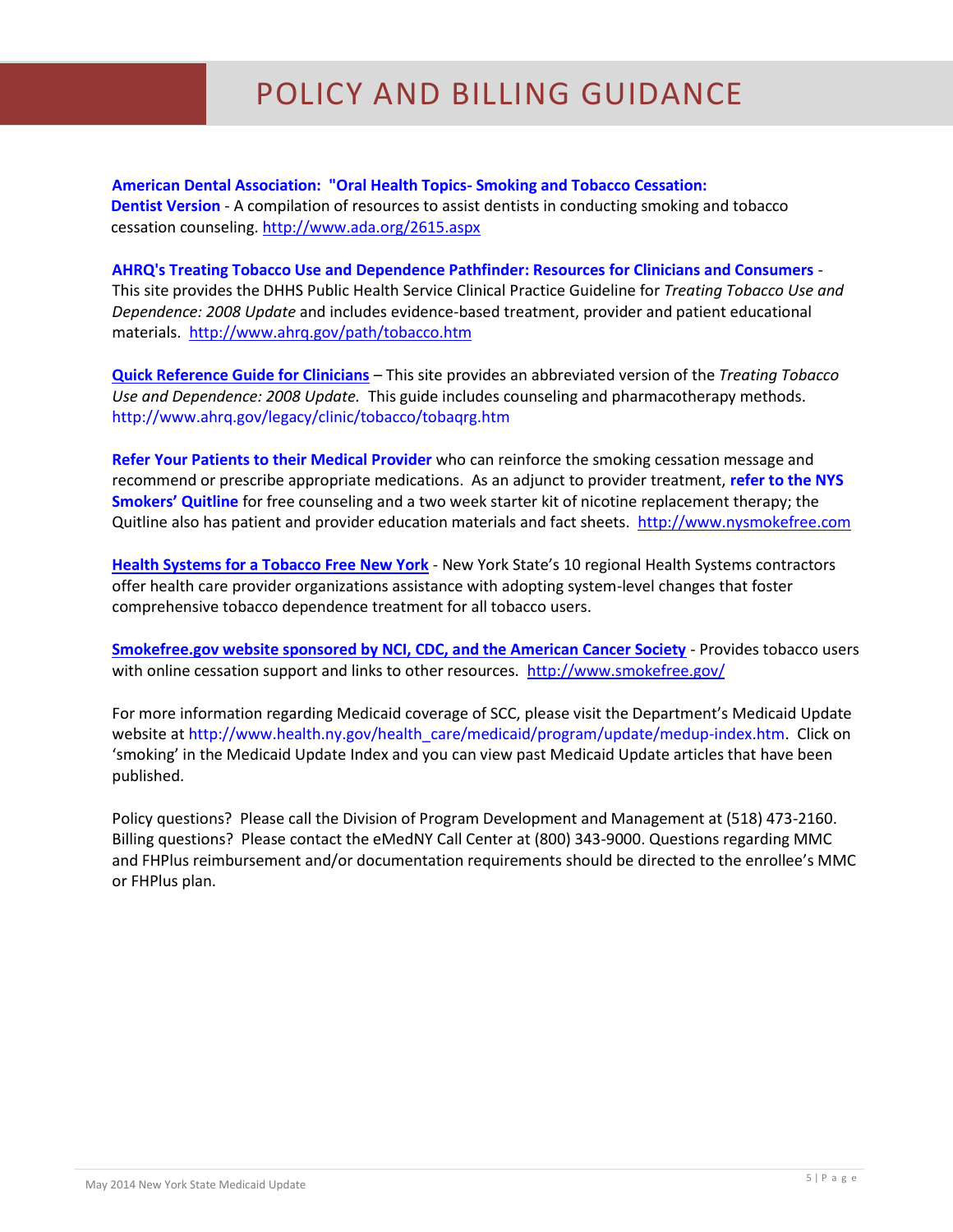### **Expansion of Medicaid Managed Care Covered Benefits to Include HIV Resistance Testing Effective April 1, 2014 - Updated**

*Publication Notice:* The [March 2014 Medicaid Update](http://www.health.ny.gov/health_care/medicaid/program/update/2014/mar14_mu.pdf)) article explained that effective April 1, 2014, as a part of MRT proposal #1458, Medicaid Managed Care Plans (MMCP) began coverage of the following HIV resistance laboratory tests as prescribed by a physician:

- Genotypic testing;
- Phenotypic testing;
- HIV tropism assay.

These laboratory tests may be used in any combination to identify specific HIV strains and drug resistance in order to determine the most effective treatment.

**The original Medicaid Update Article inadvertently omitted CPT code 87906; this code should be recognized as a covered laboratory test.** The following table is an updated list of CPT codes associated with covered HIV resistance laboratory testing:

| <b>CPT</b> | <b>Description</b>                                                                                                    |
|------------|-----------------------------------------------------------------------------------------------------------------------|
| 87900      | Infectious agent drug susceptibility phenotype prediction using regularly updated<br>genotypic bioinformatics         |
| 87901      | Infectious agent genotype analysis by nucleic acid (DNA or RNA); HIV-1, reverse<br>transcriptase and protease regions |
| 87903      | Infectious agent phenotype analysis by nucleic acid (DNA or RNA); HIV 1, through 10<br>drugs tested                   |
| 87904      | Additional phenotype analysis - each additional drug tested (List separately in addition to<br>primary procedure)     |
| 87906      | Infectious agent genotype analysis by nucleic acid (DNA or RNA); HIV-1, other region (EG,<br>Integrase, Fusion)       |
| 87999      | Miscellaneous Reimbursement (Trofile co-receptor tropism assay)                                                       |

MMCPs may require prior authorization for these services. For additional information, providers should direct questions to the enrollee's MMCP.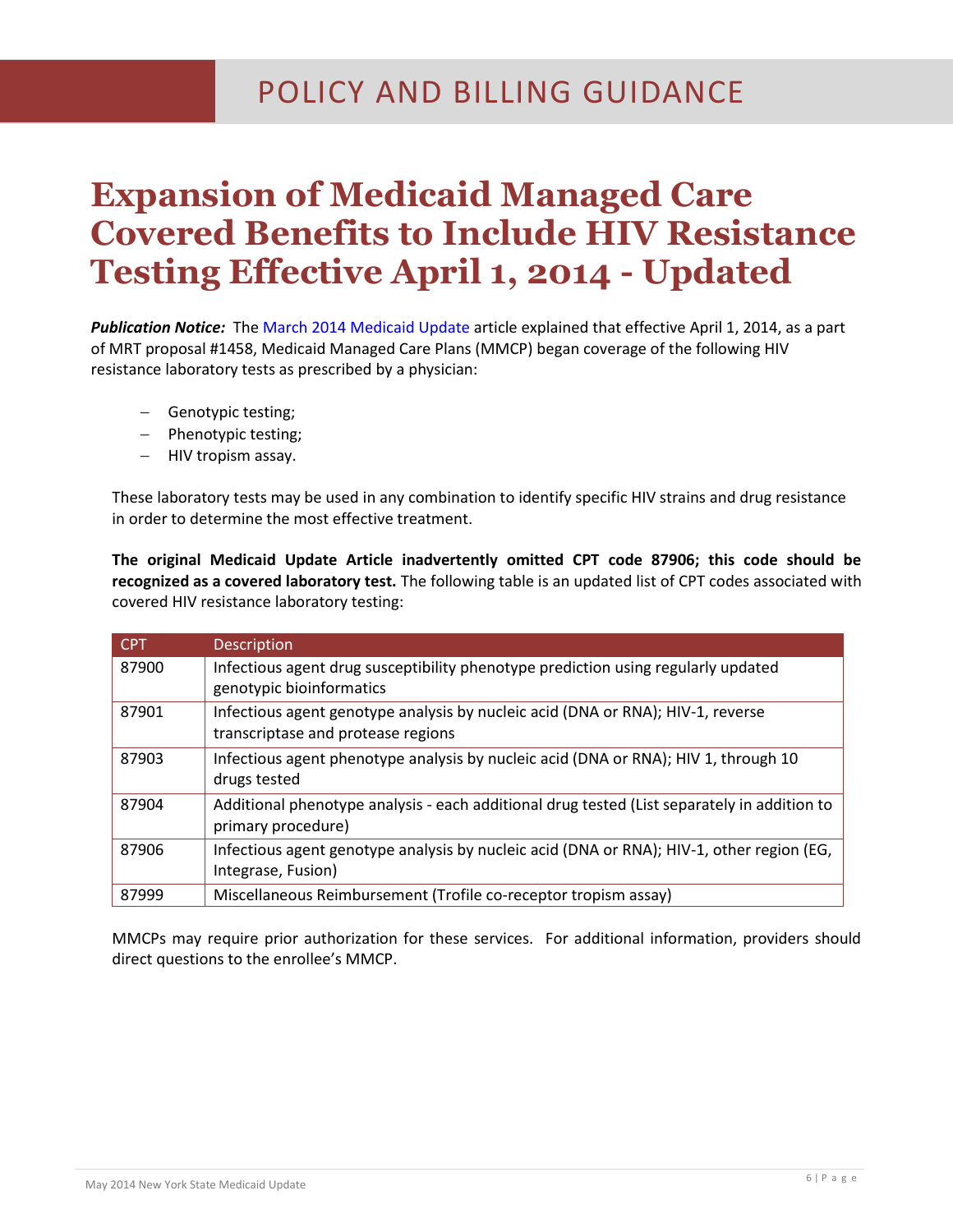### **Medicaid Pharmacy Prior Authorization Programs Update**

**Effective June 12, 2014,** the fee-for-service (FFS) pharmacy program will implement the following parameters. These changes are the result of recommendations made by the Drug Utilization Review Board (DURB) at the March 6, 2014, DURB meeting:

#### **Central Nervous System (CNS) Stimulant and Second Generation Antipsychotics (SGA) Concurrent Utilization**

- $\triangleright$  For beneficiaries below the age of 18 years of age on concurrent CNS stimulant and SGA therapy:
	- $\circ$  Confirm diagnoses that support the concurrent utilization of the CNS stimulant and SGA medication
	- $\circ$  Absence of covered diagnosis in patient's claim history will require prescriber involvement

#### **Nuedexta® (dextromethorphan/quinidine)**

- $\triangleright$  Confirm diagnosis for FDA-approved indications, pseudobulbar affect (PBA), secondary to multiple sclerosis or amyotrophic lateral sclerosis in patients ≥ 18 years of age
	- $\circ$  Absence of covered diagnosis in patient's claim history will require prescriber involvement
- Quantity Limit (based on FDA-approved prescribing information):
	- $\circ$  Two (2) capsules per day (60 units per 30 days)
- $\triangleright$  Duration Limit:
	- $\circ$  Ninety (90) days of therapy (promote evaluation of therapy after 90 days as PBA symptoms may improve spontaneously)

#### **Fulyzaq® (crofelemer)**

- $\triangleright$  Confirmation of HIV/AIDS or anti-retroviral therapy (ART) in claim history
	- o Absence of evidence of covered diagnosis or ART in patient's claim history will require prescriber involvement
- $\triangleright$  Step Therapy: Trial with alternative anti-diarrheal agent
	- o Override will require prescriber involvement

#### **Juxtapid® (lomitapide) and Kynamro® (mipomersen)**

- $\triangleright$  Confirm diagnosis of homozygous familial hypercholesterolemia
	- o Absence of covered diagnosis in patient's claim history will require prescriber involvement
- $\triangleright$  Step Therapy: Trial with high intensity statin therapy
	- o Override will require prescriber involvement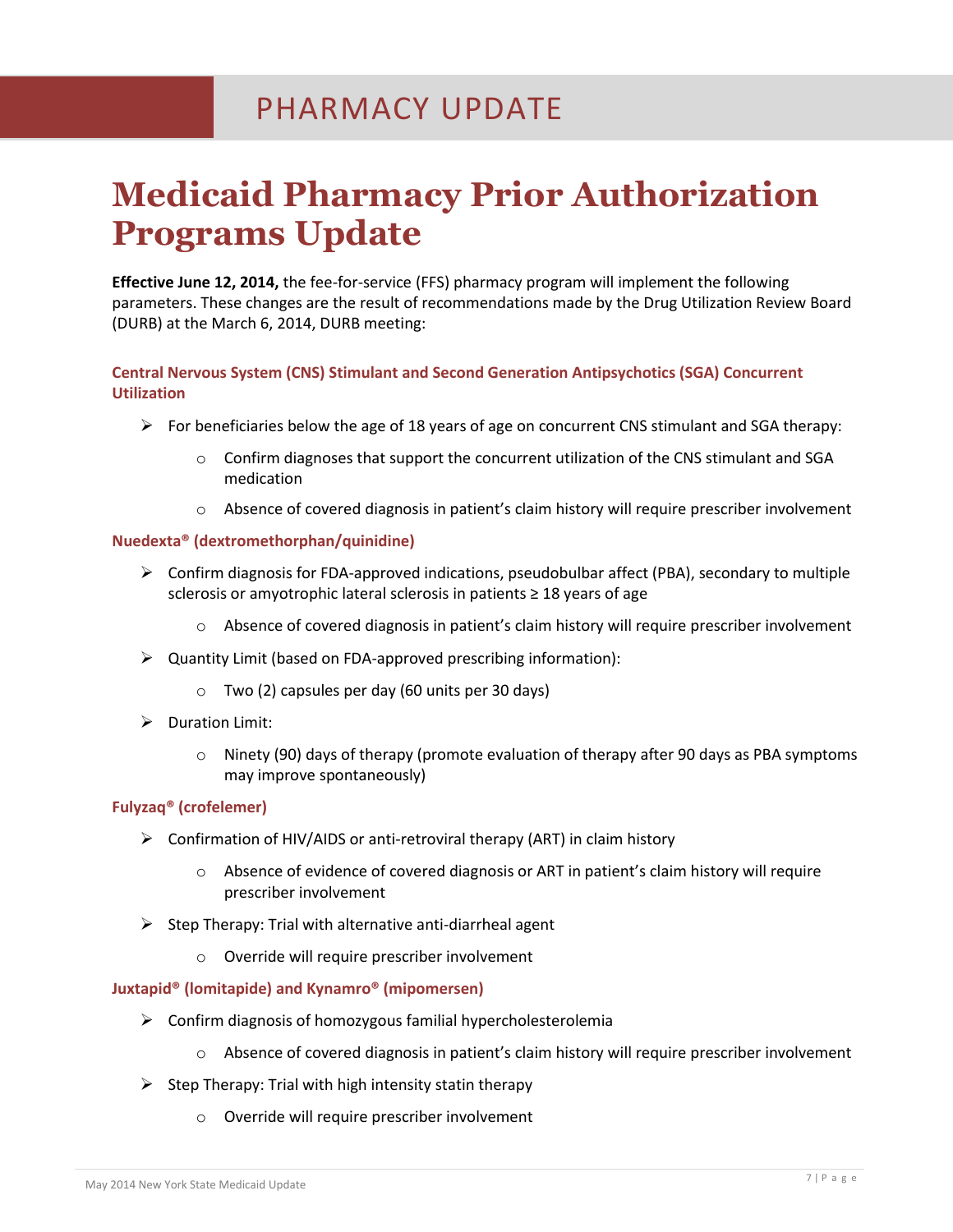For more detailed information on the DURB, please refer: [http://www.health.ny.gov/health\\_care/medicaid/program/dur/index.htm](http://www.health.ny.gov/health_care/medicaid/program/dur/index.htm)

Below is a link to the most up-to-date information on the Medicaid FFS Pharmacy Prior Authorization (PA) Programs. This document contains a full listing of drugs subject to the Medicaid FFS Pharmacy Programs: [https://newyork.fhsc.com/downloads/providers/NYRx\\_PDP\\_PDL.pdf](https://newyork.fhsc.com/downloads/providers/NYRx_PDP_PDL.pdf)

To obtain a PA, please contact the clinical call center at 1-877-309-9493. The clinical call center is available 24 hours per day, 7 days per week with pharmacy technicians and pharmacists who will work with you, or your authorized agent, to quickly obtain a PA. Medicaid enrolled prescribers can also initiate PA requests using a web-based application. PAXpress® is a web based pharmacy PA request/response application accessible through a new button "PAXpress" located on eMedNY.org under the MEIPASS button.

Additional PA program information is available at the following websites: [http://www.nyhealth.gov](http://www.nyhealth.gov/) or [http://newyork.fhsc.com](http://newyork.fhsc.com/) or [http://www.eMedNY.org](http://www.emedny.org/)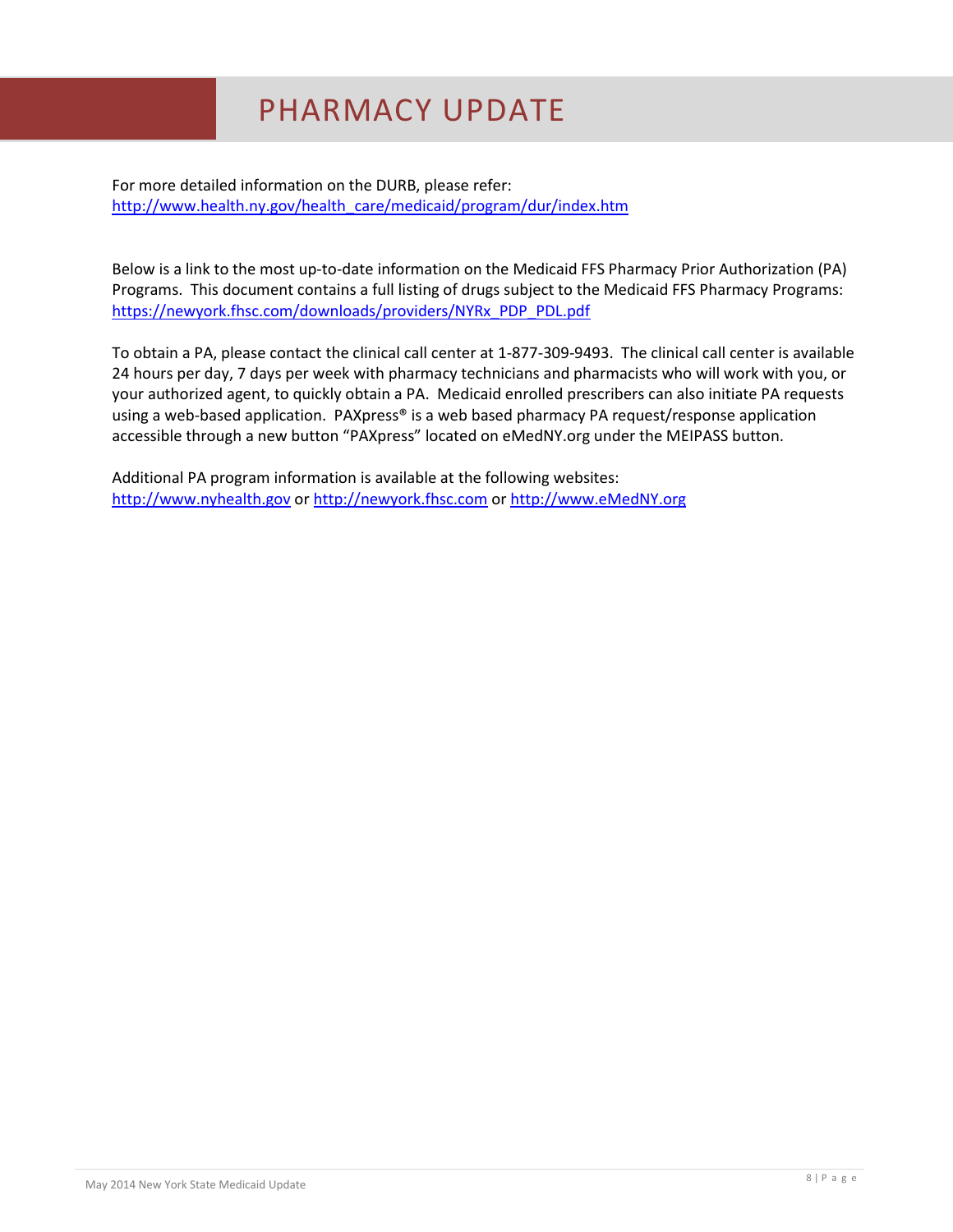### **Update on Medicaid Fee-for-Service (FFS) Pharmacy Billing Instructions for Coordination of Benefits (COB) Submission**

**Effective May 22, 2014,** the Department will be implementing system enhancements to improve the submission of Medicaid FFS pharmacy claims when the patient has other third party coverage. These changes were made to ensure that all values in specified fields are recognized and function appropriately, other patient responsibility amounts are accepted and other third party insurance billing is validated when the claim is not covered.

Coordinating benefits ensures the correct party pays first. Medicaid is the payer of last resort. This means when a patient has other insurance or Medicare; federal regulations require that all available resources be used before Medicaid considers payment. If there is a responsible third party who should be paying for the patients' health benefits, for example a health insurance provider, that responsible third party should be paying first.

Medicaid pays the lesser of Patient Responsibility (PR) or the Medicaid fee regardless of the Patient Responsibility Amount. For pharmacy this rule applies to all PR, which includes deductible, co-insurance, copay and other patient responsibility.

The following list of values have been updated and are recognized when reported via NCPDP D.0 in the COB segment, field 351-NP (Other Payer Patient Responsibility Amount Qualifier). These values are considered as acceptable for payment when qualifying PR amounts are reported in field 352-NQ (Other Payer Patient Responsibility Amount) for claims involving third party liability (TPL) other insurance. All payments paid by any/all third parties, including Medicare, should be included on the claim.

#### **Qualifier values Accepted- Field 351-NP:**

- $-$  Blank = Not Specified
- 01= Deductible
- 02= Product/Selection/Brand Drug Amount
- 04=Amount reported from previous payer as Exceeding Periodic Benefit Maximum
- 05= Copay Amount
- 07= Coinsurance Amount
- 08= Product Selection/Non-Preferred Formulary Selection Amount
- 09= Health Plan Assistance Amount
- 10=Provider Network Selection Amount
- 11= Product/Selection/Brand Non-Preferred Formulary Selection Amount
- 12= Coverage Gap Amount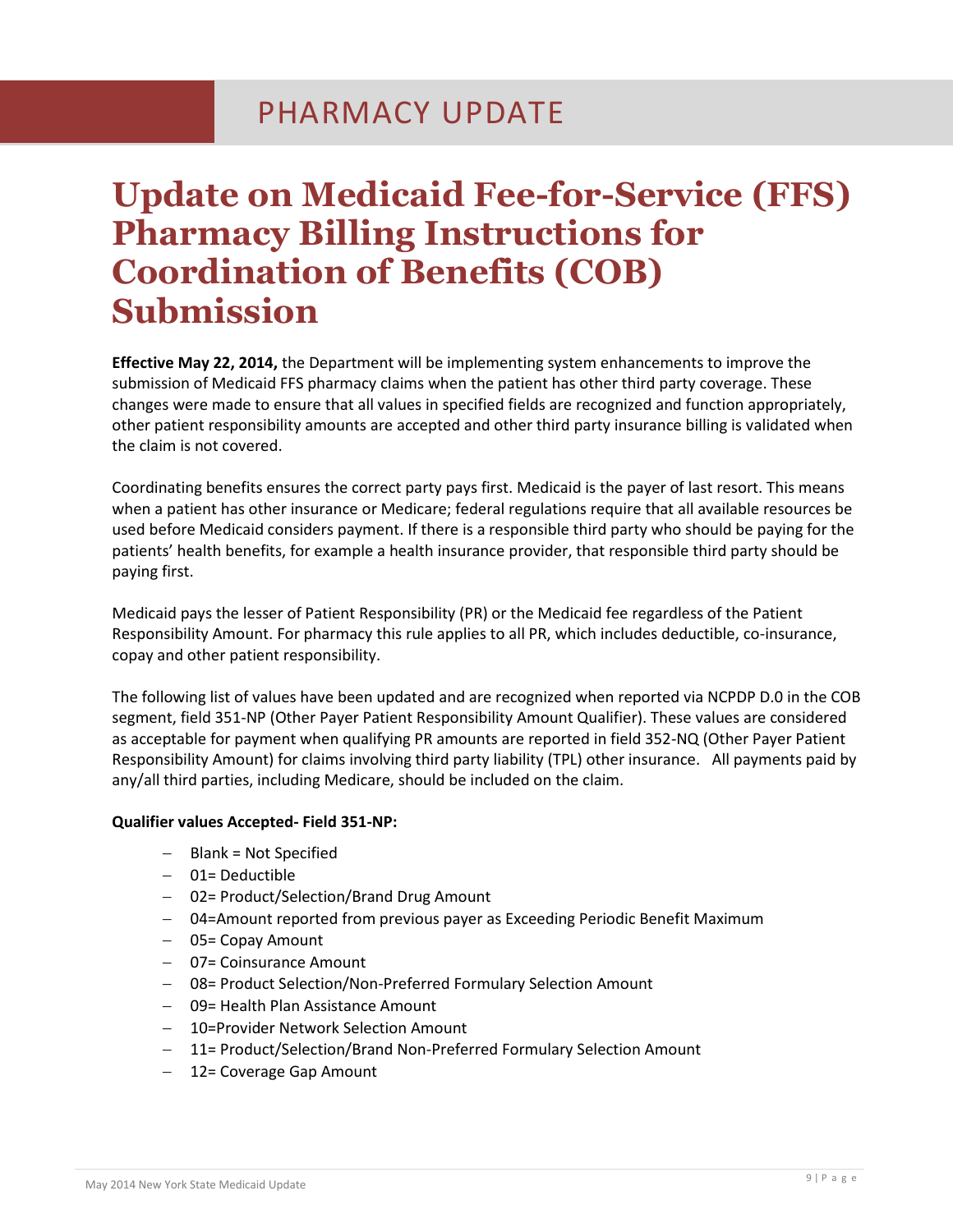The following list of values reported in field 351-NP (Other Payer Patient Responsibility Amount Qualifier) will be considered as **NOT** acceptable for payment**.** If any of the following values are submitted, the claim will fail a new Pre-adjudication edit NCPDP Reject code 536 (Other Payer – Patient Responsibility Amount Qualifier Value Not Supported).

#### **Qualifier values Not Accepted – Field 351-NP:**

- 03= Sales Tax Amount
- 06 = Patient Pay Amount
- 13=Processor Fee Amount

The following list of values reported in field 308-C8 (Other Coverage Code) are considered acceptable. This field is used by the pharmacy to indicate whether or not the patient has other insurance coverage or is enrolled in a Medicare Managed Care Organization (MCO). Valid entries for field 308-C8 are:

- $-$  0 = Not Specified
- $-1$  = No Other Coverage Identified
- 2 = Other Coverage Exists, Payment Collected
- 3 = Other Coverage Exists, This Claim Not Covered.
- 4 = Other Coverage Exists, Payment Not Collected

The following updates will be made to the specified values submitted in field 308-C8:

- **Submission of Other Coverage Code "3"- (Other Coverage Exists, This Claim Not Covered).** A new Pre-adjudication edit NCPDP Reject code 6E (M/I Other Payer Reject Code) will be failed when a value of "3" (Other Coverage Exists, This Claim Not Covered) is sent in Other Coverage Code field 308-C8, and in the COB Segment, field 472-6E (Other Payer Reject Code) does not contain the Reject code from the prior payer. This field may be repeated 5 times to allow reporting of up to 5 reject codes as qualified by field 471-5E (Other Payer Reject Count). The NCPDP Reject code "13" (M/I Other Coverage Code) will also be returned on the rejected response.
- **Submission of Other Coverage Code "4" (Other Coverage Exists, Payment Not Collected).** The value code of "4" may be submitted in field 308-C8 for situations where the prior payer did not make a payment, however PR- (Patient Responsibility Amount) is due.
- **Submission of Other Coverage Code "8"- (Billing for Co-pay). This is not a valid value.** A new claims edit 02227 (Claims Other Insurance Payment Collection Code is Equal to "8") will be failed when the value of "8" is sent in field 308-C8. The NCPDP Reject code "13" (M/I Other Coverage Code) will be returned on the rejected response.

Contact the eMedNY Call Center at (800) 343-9000 for questions regarding COB billing or any billing issue.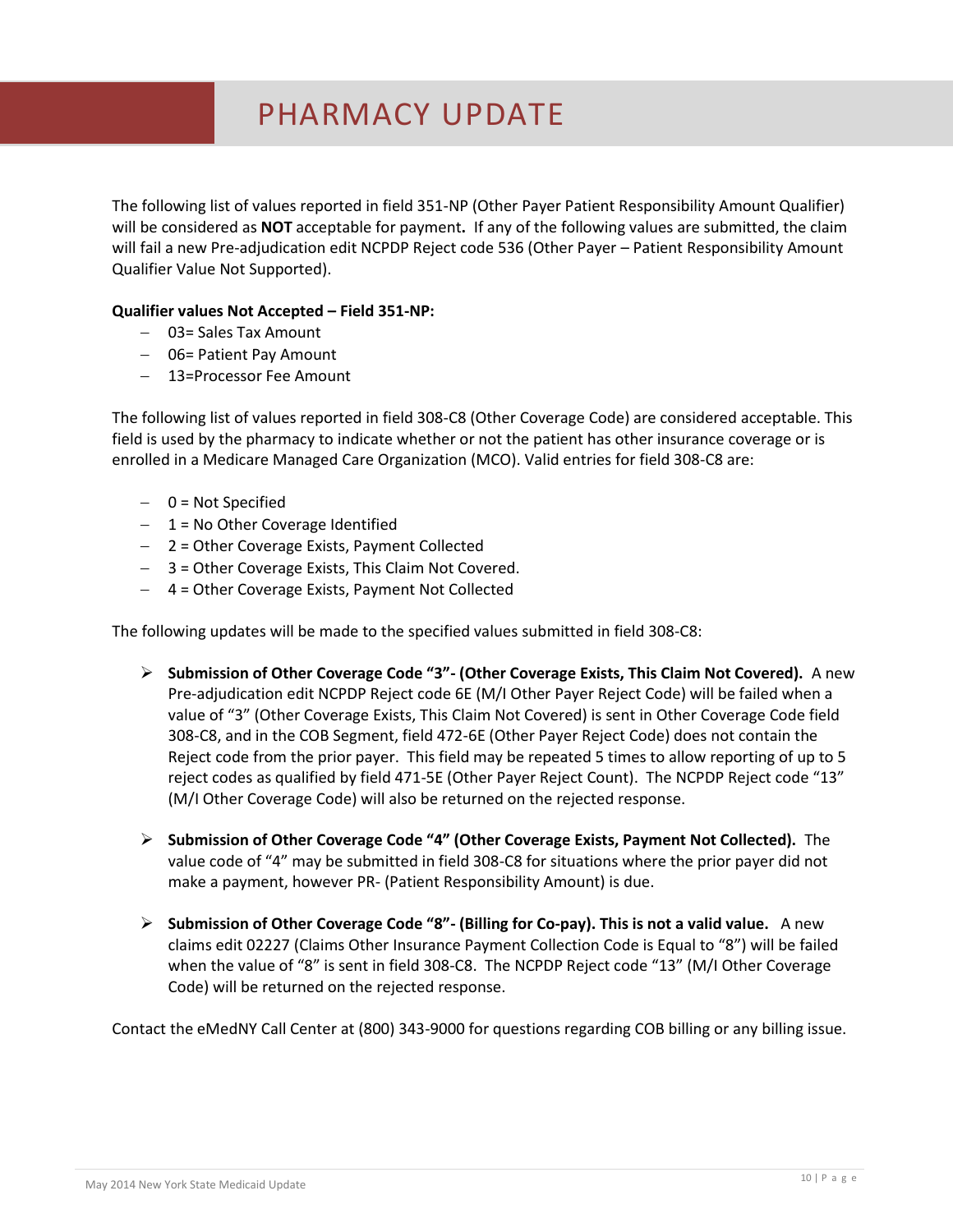### **Reminder: Requirements for Faxed Prescription Drug Orders**

Prescribers may fax prescriptions and fiscal orders for drugs directly to a pharmacy unless otherwise prohibited by state or federal law or regulations.

The pharmacist is responsible to make a good faith effort to verify the validity of the prescription and the prescriber's identity if the prescriber is unknown to the pharmacist.

- o All orders received by the pharmacy as a fax must be on the Official New York State Prescription Form. Faxed refill authorization requests are **not** allowed under the Medicaid Program.
- $\circ$  A faxed order must originate from a secure and unblocked fax number. The source fax number must be clearly visible on the fax that is received.
- o A faxed order must include the physician imprint/stamp and signature.
- $\circ$  Each faxed prescription or fiscal order may include only one drug. Lists of drugs are not acceptable as faxed orders. Drugs ordered from a nursing home are exempt from this requirement.

Questions? Please call the Medicaid Policy Unit at (518) 486-3209 or via e-mail to: [PPNO@heatlh.state.ny.us.](mailto:PPNO@heatlh.state.ny.us)

### **Electronic Prescribing Incentive Payments Discontinued Effective April 1, 2014**

The NYS 2014-15 Budget has repealed the authorization for payment of an incentive to eligible pharmacies and medical practitioners for approved ambulatory Medicaid e-prescriptions (Section 6 of Part C of Chapter 60 of the Laws of 2014).

As a result, effective April 1, 2014, payment of an incentive to eligible pharmacies and medical practitioners for each approved ambulatory Medicaid e-prescription, plus a maximum of five refills per prescription, is discontinued.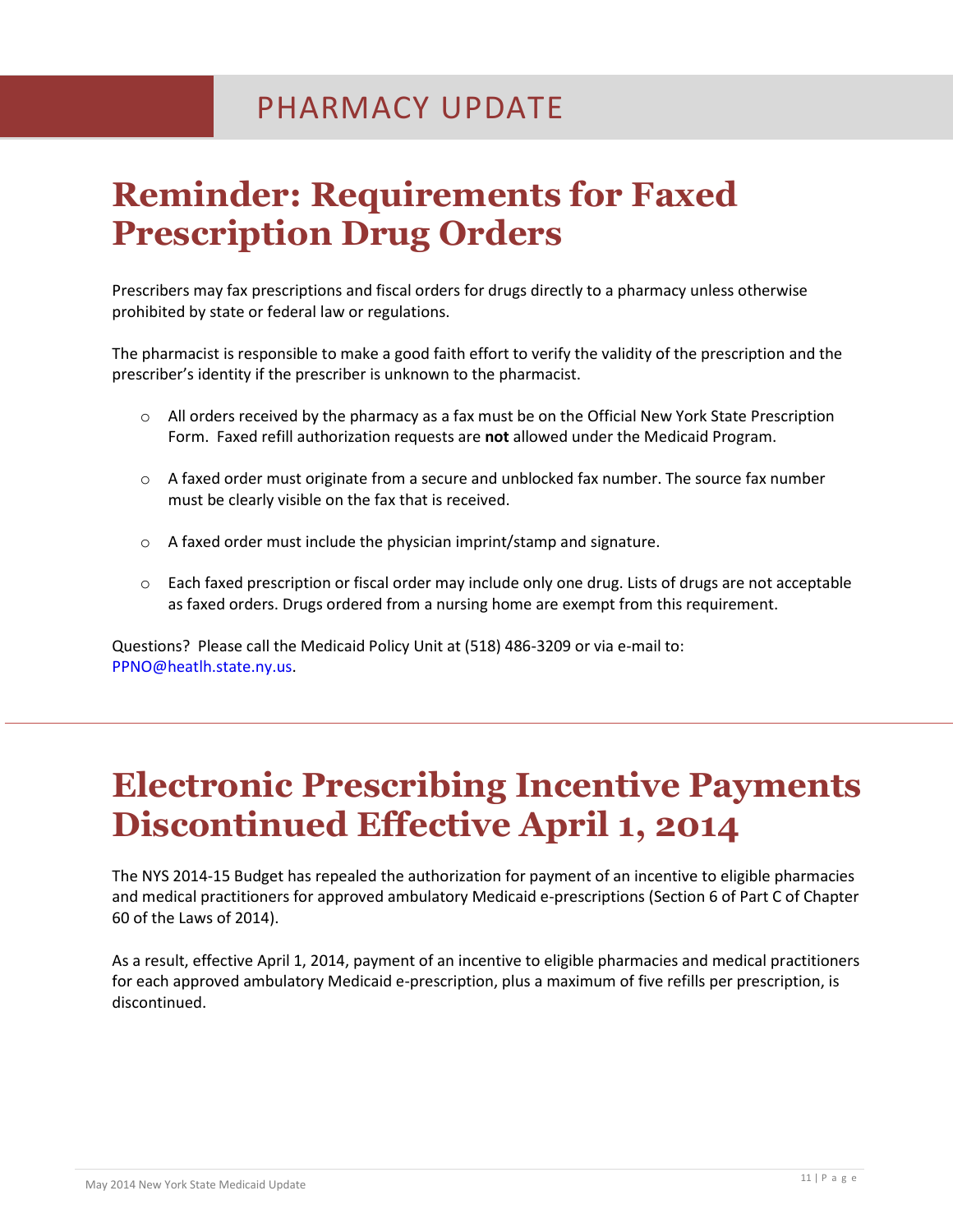### **eMedNY Enhancement Allows Providers to Submit Certain Requests and Transactions Online**

eMedNY has implemented a Provider Portal available to enrolled providers at [www.emedny.org.](http://www.emedny.org/) After clicking on the Provider Portal button users may choose to create a web portal account. Only a few pieces of information are required to establish a portal "Administrator" account. Administrators can create accounts for other users in his/her organization. A step-by-step guide for creating an account is available online at: [https://www.emedny.org/selfhelp/ProviderPortal/Enrolling\\_in\\_Web\\_Portal.pdf.](https://www.emedny.org/selfhelp/ProviderPortal/Enrolling_in_Web_Portal.pdf)

Portal users have the advantage of being able to submit Electronic Funds Transfer (EFT) requests and Electronic Remittance Request forms online via the portal.

#### *CORE WEB SERVICES*

In addition to the enhancements listed above, users can also register for CORE Web Services via the Provider Portal. The CORE Web Service is designed to facilitate the exchange of X12 270/271 Health Care Eligibility Benefit Inquiry and Response information, and 276/277 Health Care Claim Status Request and Response information, for interactive (real-time) transactions and batch files according to CORE standards. CORE standards require the use of Hypertext Transfer Protocol Secure (HTTPS) over the public Internet. The X12 payload is required to be enclosed within a message envelope that meets the CORE standards for the following two protocols:

**2 HTTP MIME Multipart 23 SOAP + WSDL** 

The general CORE Standards can be found at the following website: [http://www.caqh.org/pdf/CLEAN5010/270-v5010.pdf.](http://www.caqh.org/pdf/CLEAN5010/270-v5010.pdf)

Detailed information about eMedNY's CORE Web Services can be found here: [https://www.emedny.org/selfhelp/CORE\\_Web\\_Services\\_User\\_Guide.pdf.](https://www.emedny.org/selfhelp/CORE_Web_Services_User_Guide.pdf)

All questions regarding connectivity and billing will go through the eMedNY Call Center at (800) 343-9000. If necessary, a ticket will be escalated to a call back unit.

**Important Note:** It is solely the responsibility of the submitter or user to develop or create their CORE Web Services compliant application. eMedNY will in no way support the end user application, therefore it is strongly recommended that the Trading Partner take appropriate action to have available technical support.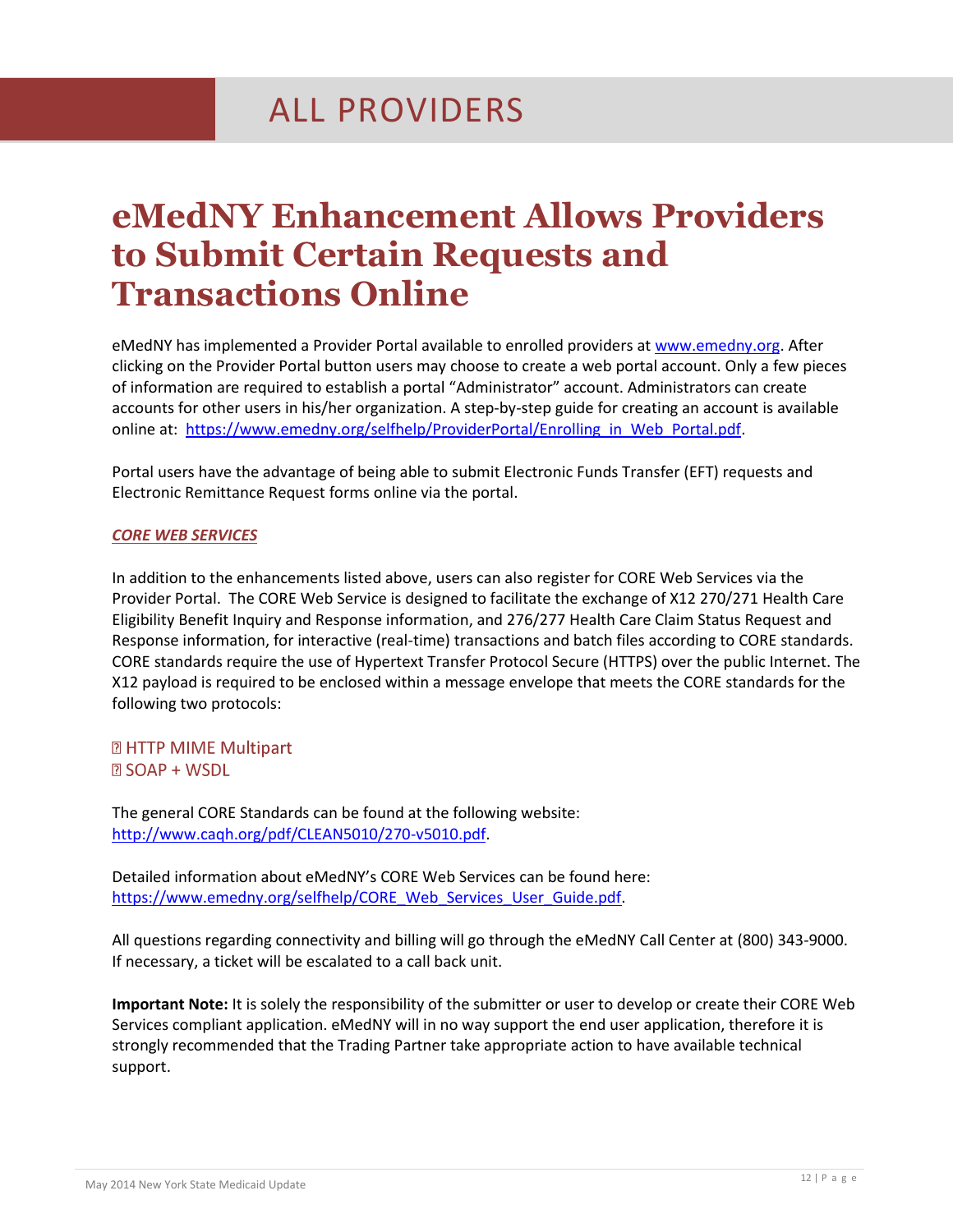### ALL PROVIDERS

### **New York Medicaid EHR Incentive Program Update**

The New York Medicaid EHR Incentive Program provides financial incentives to eligible practitioners and hospitals to promote the transition to EHRs. Providers who practice using EHRs are in the forefront of improving quality, reducing costs, and addressing health disparities. Since December 2011 *over \$571.8 million* in incentive funds have been distributed *within 13,150* payments to New York State Medicaid providers.

The New York Medicaid EHR Incentive Program Support Team takes great pride in offering providers free high quality program support and services. Don't take our word for it, call us at **1-888-646-5410 and** speak with a program analyst for one-on-one support or navigate to the [NY Medicaid EHR Incentive Program](https://www.emedny.org/meipass/)  [website](https://www.emedny.org/meipass/) to view our online services.

Please review our **Service Portfolio** for a complete listing of services to assist providers in participating in the New York Medicaid EHR Incentive Program.

| <b>Online Services</b><br>www.emedny.org/meipass | NY Medicaid EHR Incentive Program Website<br>Provider Email Service<br><b>Fducational Webinars</b><br>Frequently Asked Questions (FAQ)<br><b>MEIPASS Walkthroughs</b><br><b>Important Dates and Deadlines</b><br><b>Eligibility Tools</b><br><b>Helpful Links and Resources</b>                                                 |
|--------------------------------------------------|---------------------------------------------------------------------------------------------------------------------------------------------------------------------------------------------------------------------------------------------------------------------------------------------------------------------------------|
| <b>Tier 1 Services</b><br>meipasshelp@csc.com    | Call 1-877-646-5410 - Option 1<br><b>General EHR Incentive Program Guidance</b><br>NY Medicaid Enrollment Assistance<br><b>MEIPASS Attestation Assistance</b><br><b>MEIPASS Screen Support</b><br>MEIPASS User Log-On Support<br><b>Webpage Assistance</b><br>ePACES User Account Support                                       |
| <b>Tier 2 Services</b><br>hit@health.state.ny.us | Call 1-877-646-5410 - Option 2<br>Complex EHR Incentive Program Guidance<br>Program Deadlines and Important Dates<br>Medicaid Patient Volume Assistance<br><b>Medicaid Encounter Exports</b><br>Group Provider Pre-Attestation Support<br>Attestation Review Status and Remediation<br>Meaningful Use and Public Health Support |

#### **Taking a closer look: NY Medicaid EHR Incentive Program Service Portfolio**